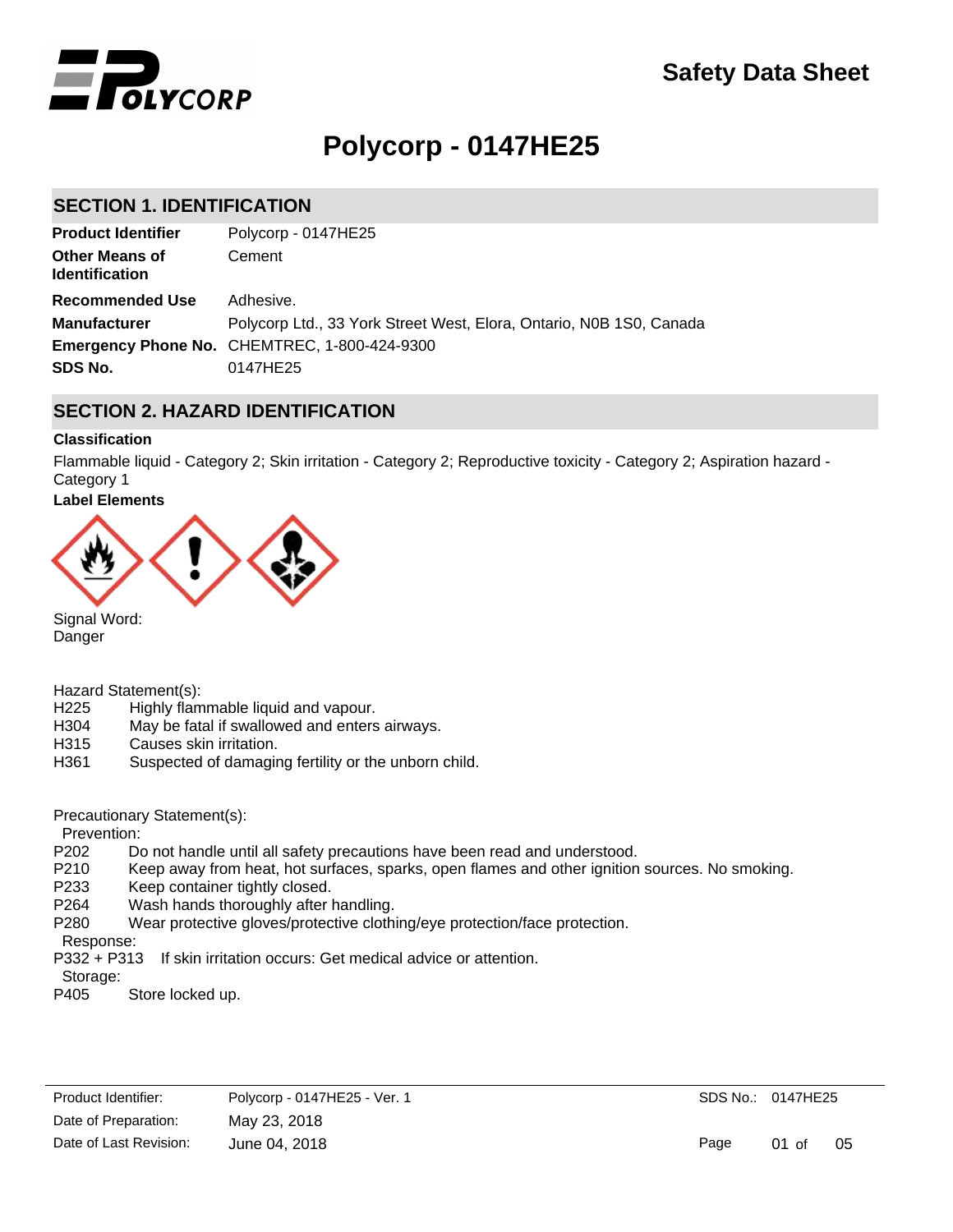# **SECTION 3. COMPOSITION/INFORMATION ON INGREDIENTS**

| <b>Chemical Name</b>                       | <b>CAS No.</b> | %            | <b>LC50</b>                              | LD50 (Oral)           |
|--------------------------------------------|----------------|--------------|------------------------------------------|-----------------------|
| Toluene                                    | 108-88-3       | 15-40%       | 7585 ppm (rat)<br>(4-hour exposure)      | 5580 mg/kg (male rat) |
| Naphtha (petroleum), hydrotreated<br>light | 64742-49-0     | 15-40%       | IN/A                                     | N/A                   |
| Carbon black                               | 1333-86-4      | $1.0 - 5.0%$ | 6750 mg/m3<br>(rat) (4-hour<br>exposure) | $> 8000$ mg/kg (rat)  |

# **SECTION 4. FIRST-AID MEASURES**

### **First-aid Measures**

### **Inhalation**

Move to fresh air. Call a physician if symptoms develop or persist.

### **Skin Contact**

Immediately rinse with lukewarm, gently flowing water for 15-20 minutes. Take off immediately contaminated clothing, shoes and leather goods (e.g. watchbands, belts). If skin irritation or a rash occurs, get medical advice or attention.

### **Eye Contact**

Immediately rinse the contaminated eye(s) with lukewarm, gently flowing water for 15-20 minutes, while holding the eyelid(s) open. If eye irritation persists, get medical advice or attention.

### **Ingestion**

Get medical advice or attention if you feel unwell or are concerned. Do not induce vomiting.

### **First-aid Comments**

Get medical advice or attention if you feel unwell or are concerned.

# **SECTION 5. FIRE-FIGHTING MEASURES**

### **Extinguishing Media**

### **Suitable Extinguishing Media**

Carbon dioxide, dry chemical powder, appropriate foam, water spray or fog.

### **Specific Hazards Arising from the Product**

May accumulate in hazardous amounts in low-lying areas especially inside confined spaces, resulting in a fire and/or health hazard. Can be ignited by static discharge.

Not known to generate any hazardous decomposition products in a fire.

### **Special Protective Equipment and Precautions for Fire-fighters**

Use extreme caution.

Fire-fighters may enter the area if positive pressure SCBA and full Bunker Gear is worn.

# **SECTION 6. ACCIDENTAL RELEASE MEASURES**

### **Personal Precautions, Protective Equipment, and Emergency Procedures**

Non-emergency personnel: use the personal protective equipment recommended in Section 8 of this safety data sheet. Evacuate the area immediately. Isolate the hazard area. Keep out unnecessary and unprotected personnel. Eliminate all ignition sources if safe to do so.

### **Environmental Precautions**

It is good practice to prevent releases into the environment. Do not allow into any sewer, on the ground or into any waterway.

### **Methods and Materials for Containment and Cleaning Up**

| Product Identifier:    | Polycorp - 0147HE25 - Ver. 1 | SDS No.: 0147HE25 |                 |    |
|------------------------|------------------------------|-------------------|-----------------|----|
| Date of Preparation:   | May 23, 2018                 |                   |                 |    |
| Date of Last Revision: | June 04, 2018                | Page              | 02 <sub>0</sub> | 05 |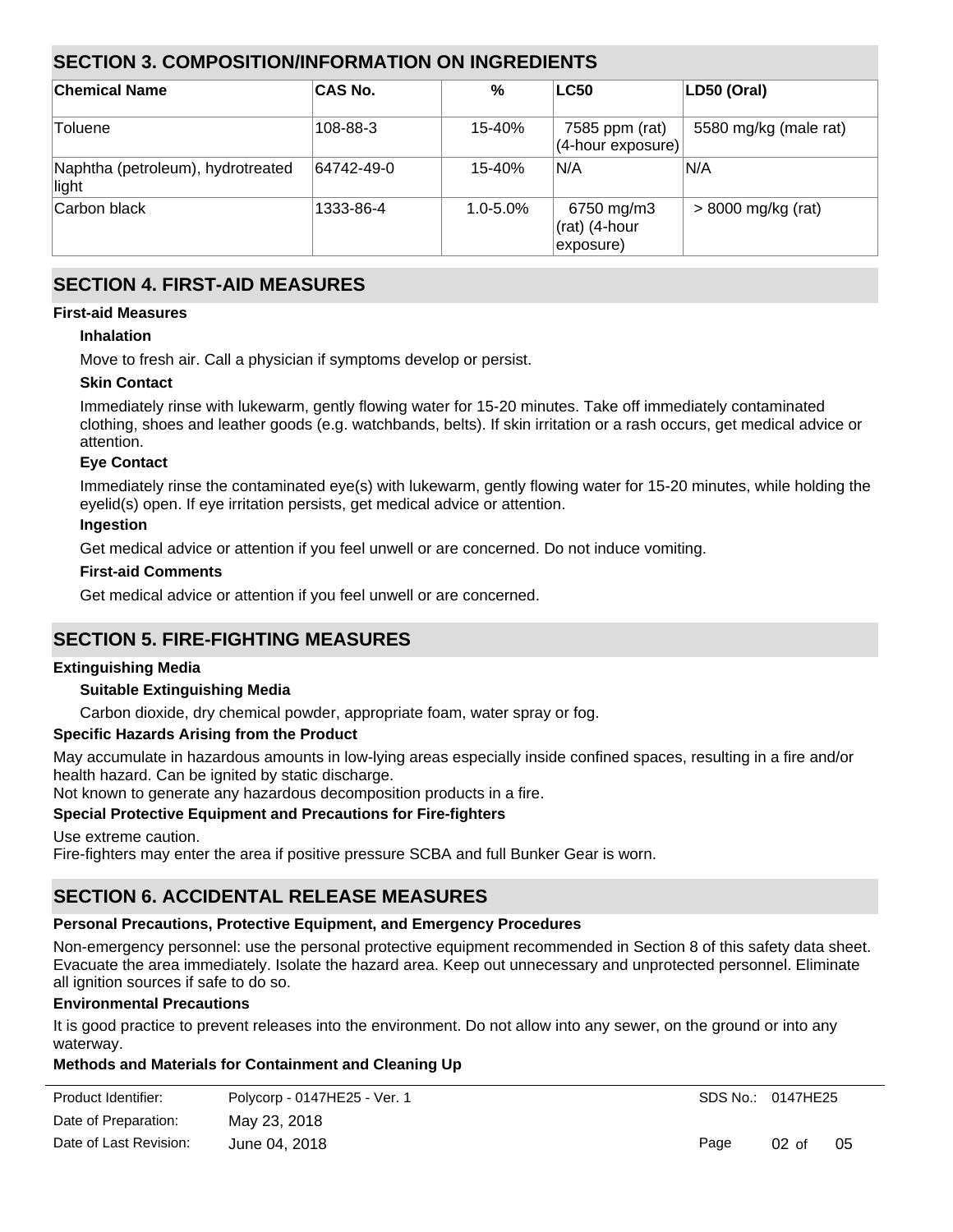Flush spill area. Collect using shovel/scoop or approved HEPA vacuum and place in a suitable container for disposal.

# **SECTION 7. HANDLING AND STORAGE**

#### **Precautions for Safe Handling**

It is good practice to: avoid breathing product; avoid skin and eye contact and wash hands after handling. Do NOT eat, drink or store food in work areas. Keep away from heat, hot surfaces, sparks, open flames and other ignition sources. No smoking.

#### **Conditions for Safe Storage**

Store in original tightly closed container separate from incompatible materials (see Section 10: Stability and Reactivity).

# **SECTION 8. EXPOSURE CONTROLS/PERSONAL PROTECTION**

### **Control Parameters**

Not available.

#### **Appropriate Engineering Controls**

General ventilation is usually adequate.

### **Individual Protection Measures**

#### **Eye/Face Protection**

Wear chemical safety goggles.

**Skin Protection**

Wear chemical protective clothing e.g. gloves, aprons, boots. Wear fire resistant or flame retardant clothing.

#### **Respiratory Protection**

Wear a NIOSH approved self-contained breathing apparatus (SCBA) or supplied air respirator.

# **SECTION 9. PHYSICAL AND CHEMICAL PROPERTIES**

**Physical State** Solid **Other Information**

# **SECTION 10. STABILITY AND REACTIVITY**

#### **Reactivity**

Not reactive under normal conditions of use, storage, and transport.

**Chemical Stability**

Normally stable.

#### **Possibility of Hazardous Reactions**

None expected under normal conditions of storage and use.

#### **Conditions to Avoid**

Open flames, sparks, static discharge, heat and other ignition sources. Generation of dust. Incompatible materials.

#### **Incompatible Materials**

Increased risk of fire and explosion on contact with: oxidizing agents (e.g. peroxides).

#### **Hazardous Decomposition Products**

Very toxic carbon monoxide, carbon dioxide; corrosive, oxidizing nitrogen oxides.

# **SECTION 11. TOXICOLOGICAL INFORMATION**

### **Acute Toxicity**

| ∣Chemical Name         | <b>LC50</b>                  | LD50 (oral)           | LD50 (dermal)                 |
|------------------------|------------------------------|-----------------------|-------------------------------|
| Toluene                | 7585 ppm (rat) (4-hour       | 5580 mg/kg (male rat) | 12125 mg/kg (rabbit)          |
| Product Identifier:    | Polycorp - 0147HE25 - Ver. 1 |                       | SDS No.: 0147HE25             |
| Date of Preparation:   | May 23, 2018                 |                       |                               |
| Date of Last Revision: | June 04, 2018                |                       | Page<br>03 <sub>o</sub><br>05 |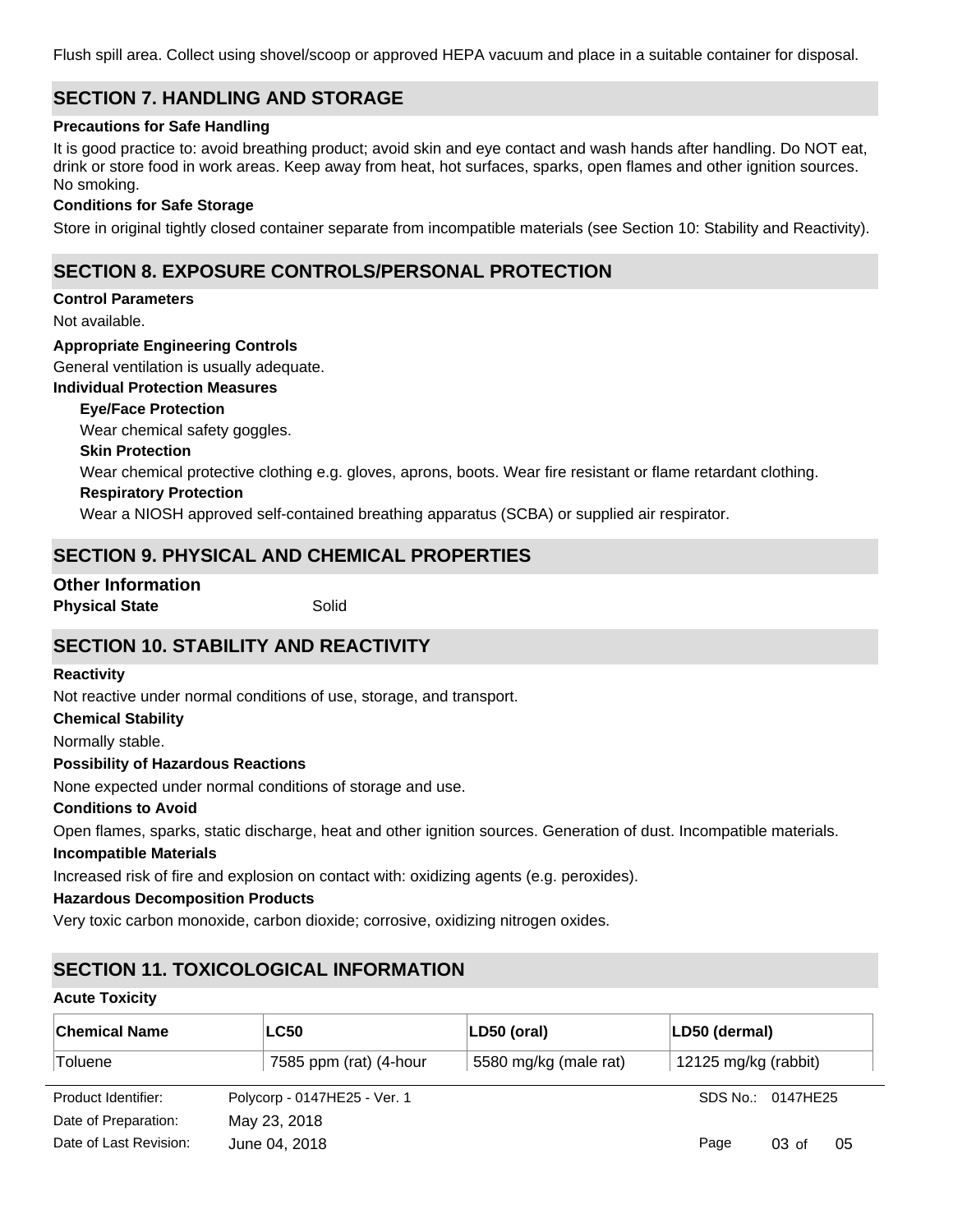|                                            | exposure)                             |                      |               |
|--------------------------------------------|---------------------------------------|----------------------|---------------|
| Naphtha (petroleum),<br>hydrotreated light | Not available                         | Not available        | Not available |
| Carbon black                               | 6750 mg/m3 (rat) (4-hour<br>exposure) | $> 8000$ mg/kg (rat) | Not available |

### **Skin Corrosion/Irritation**

Human experience shows very mild irritation.

### **Serious Eye Damage/Irritation**

May cause serious eye irritation based on information for closely related materials.

### **STOT (Specific Target Organ Toxicity) - Single Exposure**

### **Inhalation**

May cause nose and throat irritation.

#### **Ingestion**

May be harmful based on human experience and animal tests.

### **STOT (Specific Target Organ Toxicity) - Repeated Exposure**

No information was located.

### **Respiratory and/or Skin Sensitization**

Not known to be a skin sensitizer.

Human experience shows severe asthma or asthma-like symptoms (respiratory sensitization) in rare cases following exposure at work.

#### **Carcinogenicity**

May cause cancer.

#### **Reproductive Toxicity**

#### **Development of Offspring**

Not known to harm the unborn child.

#### **Sexual Function and Fertility**

Not known to cause effects on sexual function or fertility.

#### **Germ Cell Mutagenicity**

Not known to be a mutagen.

# **SECTION 12. ECOLOGICAL INFORMATION**

Environmental information was not located. See Supplemental Information in Section 2.

# **SECTION 13. DISPOSAL CONSIDERATIONS**

#### **Disposal Methods**

Dispose of contents and container in accordance with local, regional, national and international regulations. Empty containers retain product residue. Follow label warnings even if container appears to be empty.

# **SECTION 14. TRANSPORT INFORMATION**

Not regulated under Canadian TDG regulations. Not regulated under US DOT Regulations. Not regulated under IATA Regulations.

# **SECTION 15. REGULATORY INFORMATION**

#### **Safety, Health and Environmental Regulations**

This product is not known to be a "Hazardous Chemical" as defined by OSHA Hazard Communication Standard, 29 CFR 1910.1200.

#### **Canada**

| Product Identifier:    | Polycorp - 0147HE25 - Ver. 1 |
|------------------------|------------------------------|
| Date of Preparation:   | May 23, 2018                 |
| Date of Last Revision: | June 04, 2018                |

SDS No.: 0147HE25

Page 04 of 05